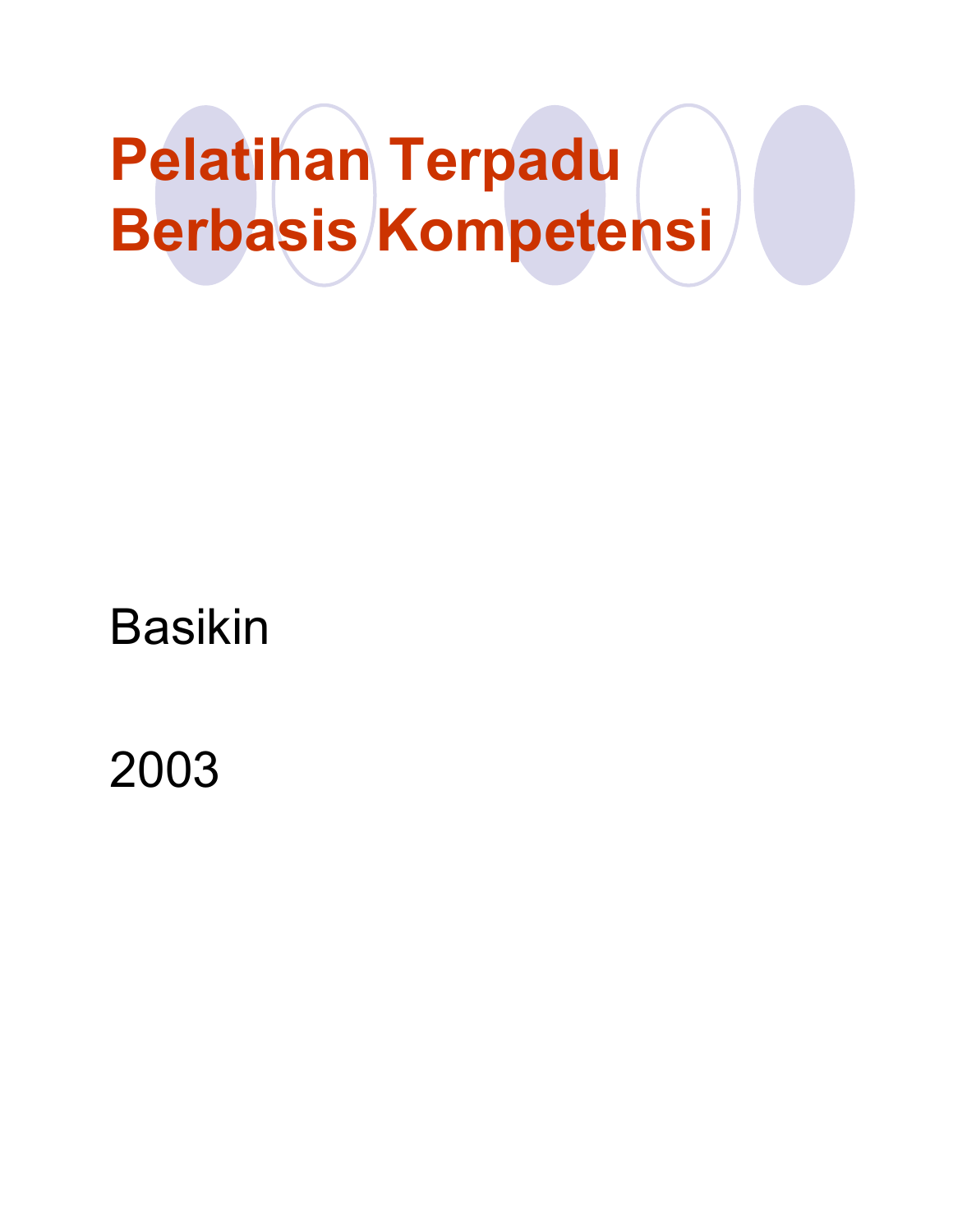#### Philosophical and theoretical basis of language teaching

- □ Language as a means of communication
- Language and Context of culture, context of situation
- **□ Stratification model of language**
- **□ Nuances of Meaning**
- **Q** Discourse
- **□ Oral and Written Language**
- **□ Literacy and Life skills**
- □ Model of Communicative **Competency**
- **Q** Psychological Consideration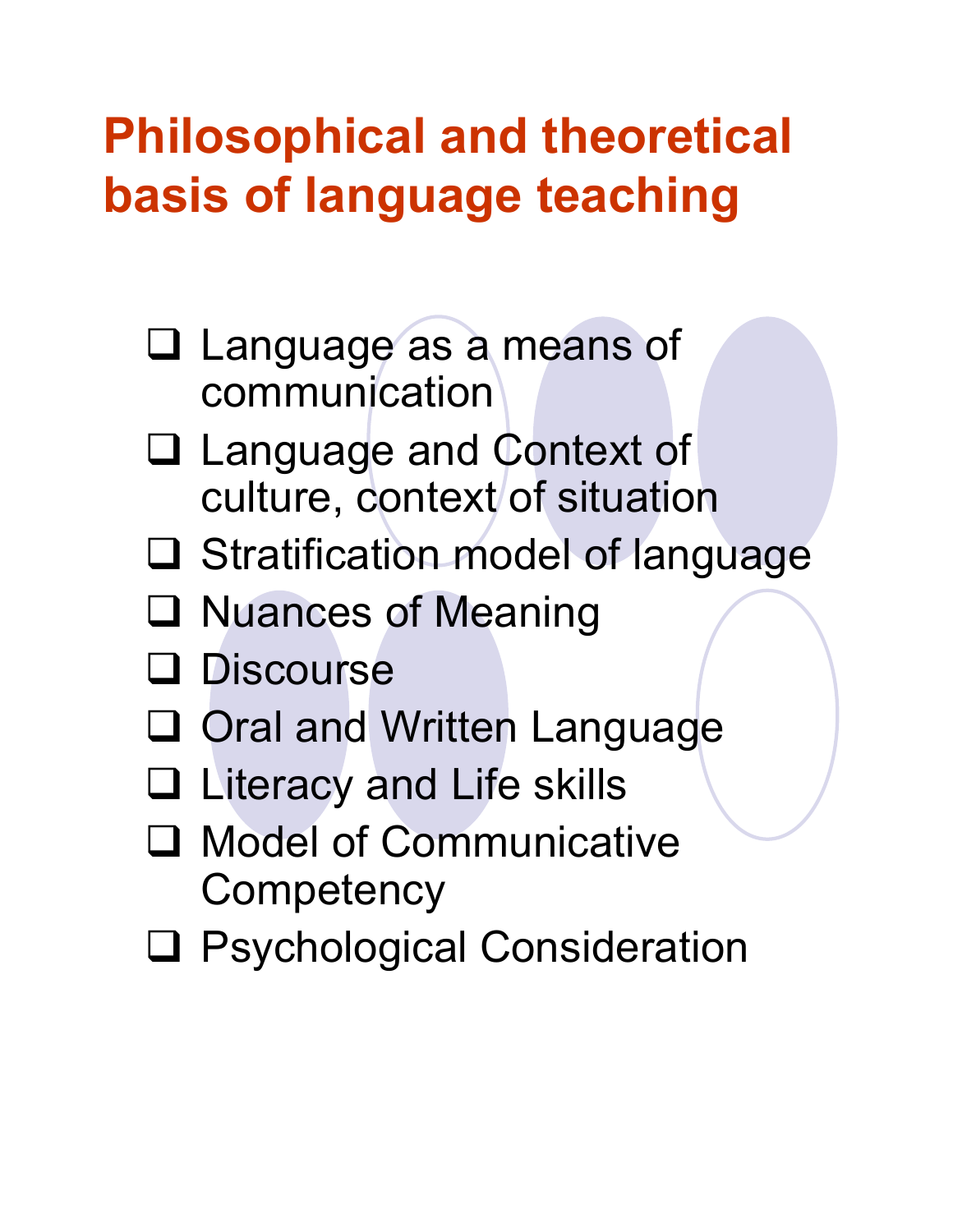Language as a means of communication

-Language as a social semiotic (Halliday 1978)

Language is a system of sounds which is bound to a specific culture

Language is a means to build a social interaction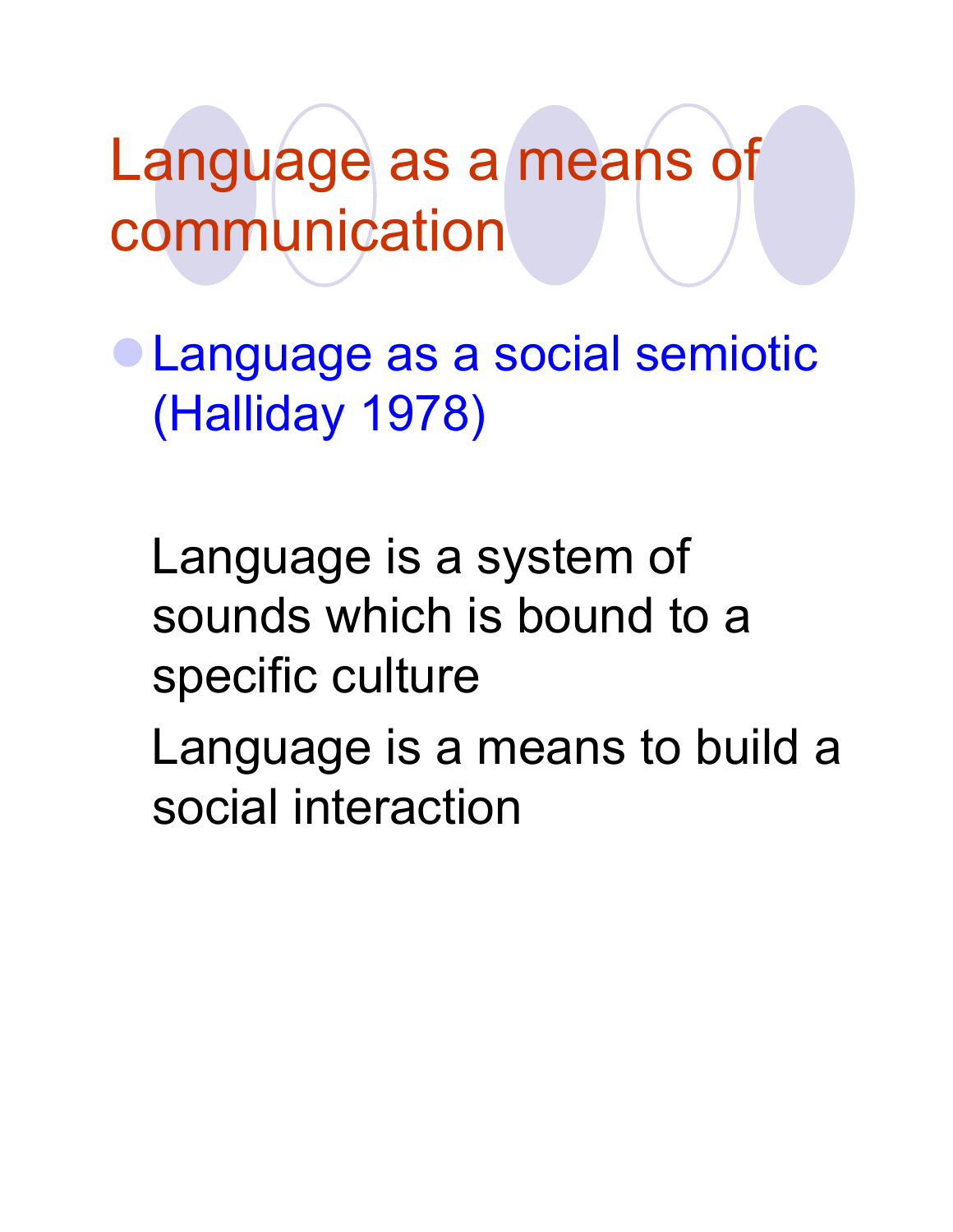Language as a means of communication

-Language as a set of rules (Chomsky 1965)

Language is a formal system

Competence vs Performance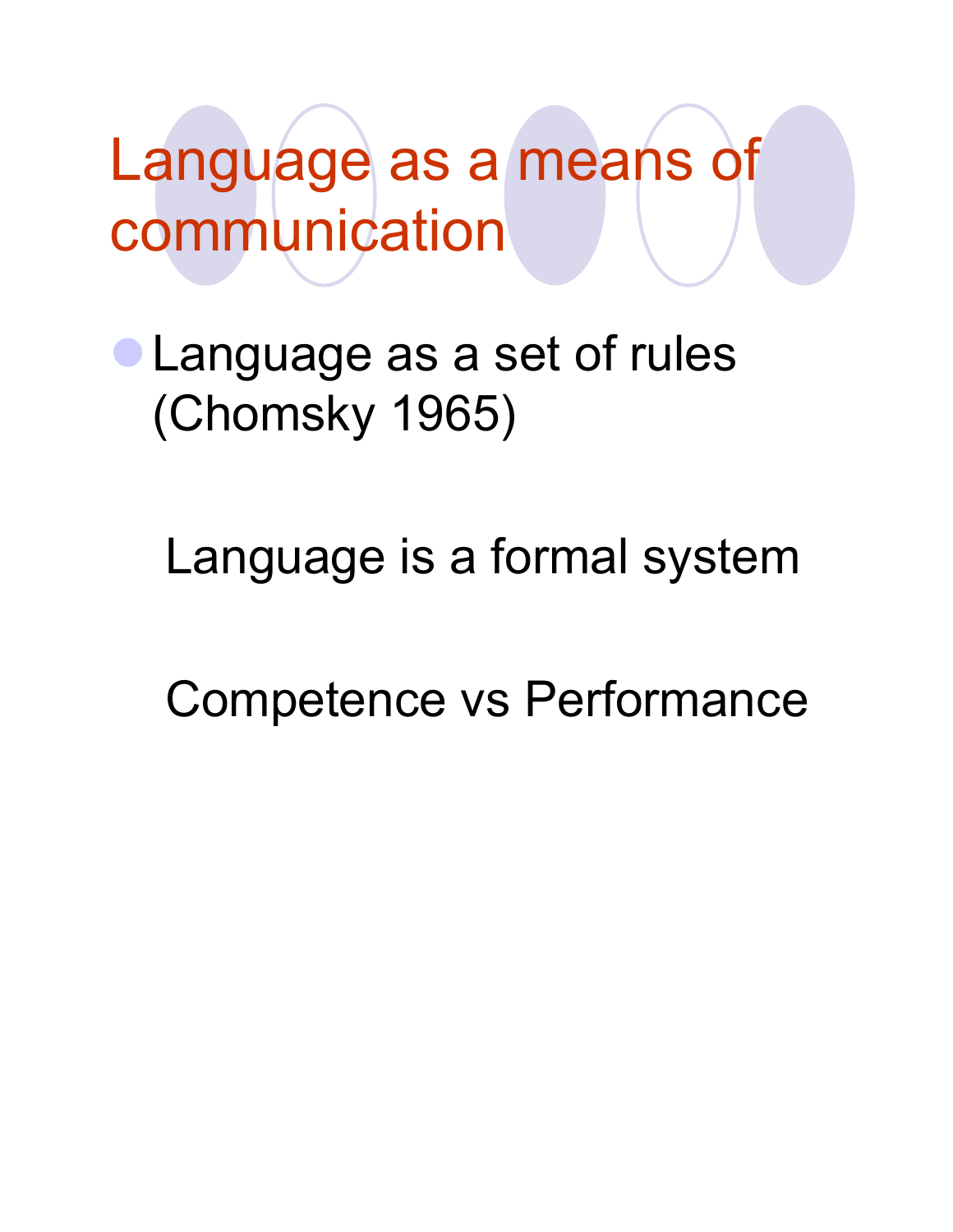# How curriculum 2004 views language

- **Curriculum 2004 views a** language from sociolinguistic point of view and says
- - Language is a social semiotic system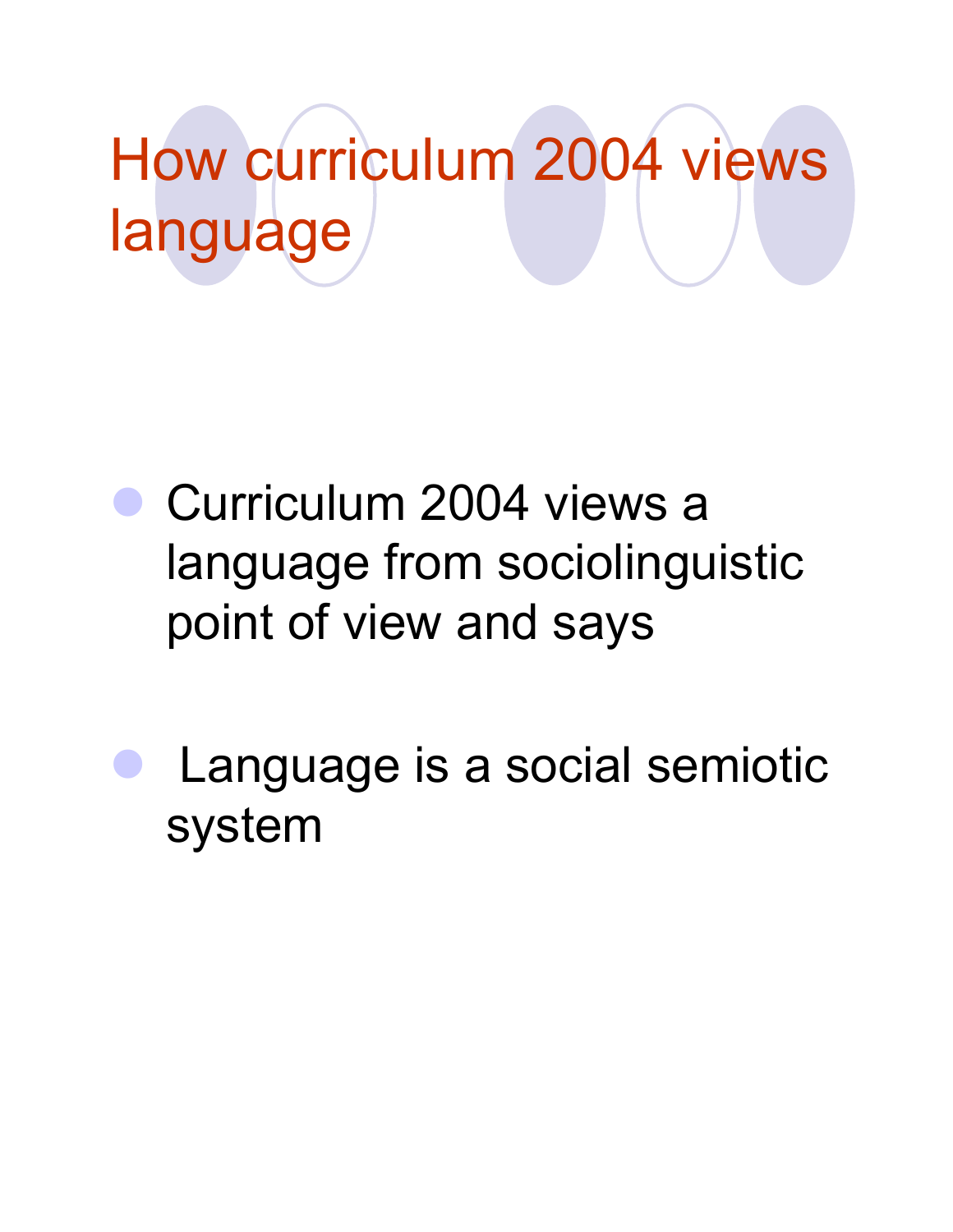## Language, Context of culture and context of situation

### **Context of culture**

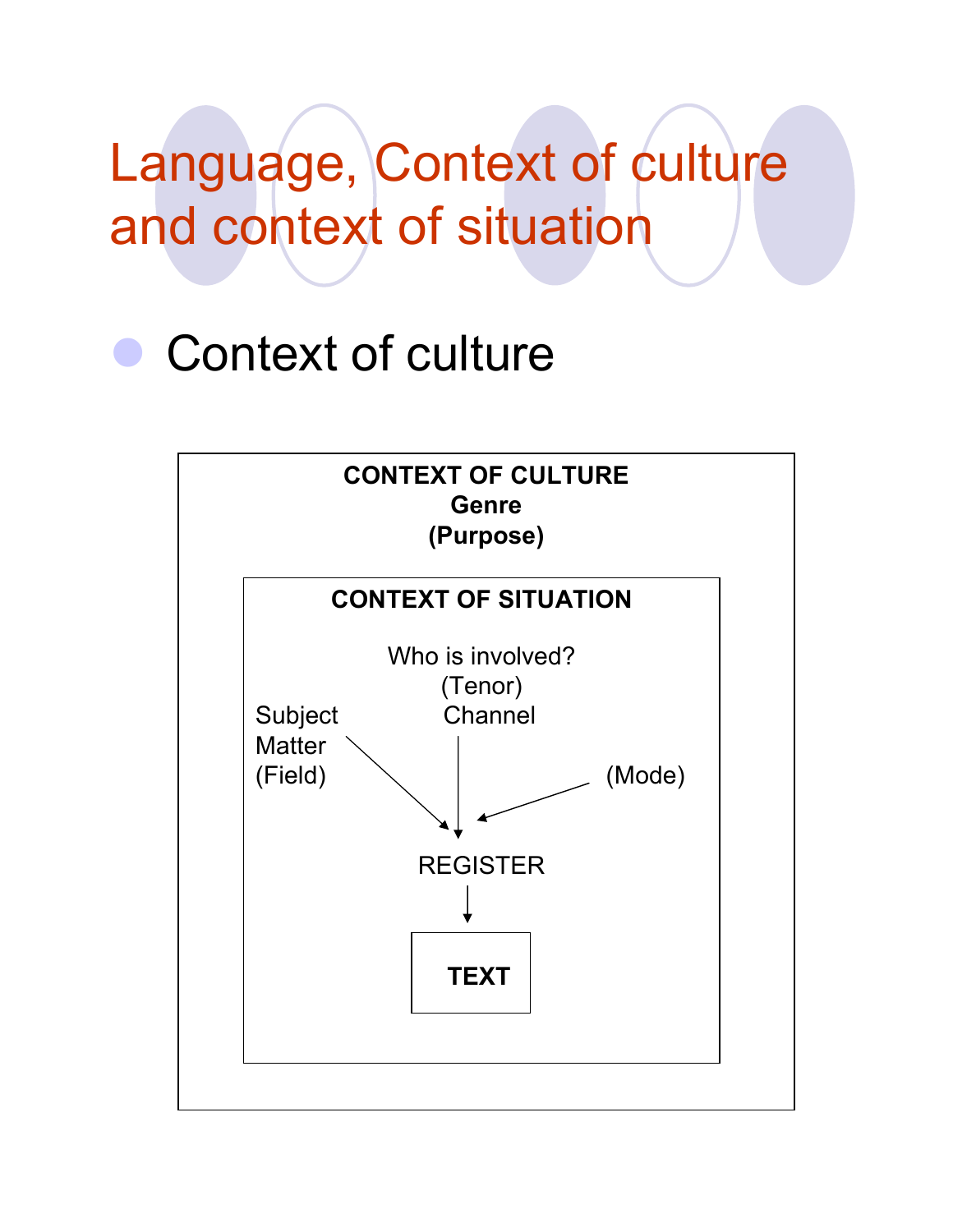## Text as a semantic unit

- **Text includes meaning** expressed through both oral and written channel
- - Communication (a social exchange of meanings) happens in the form of text building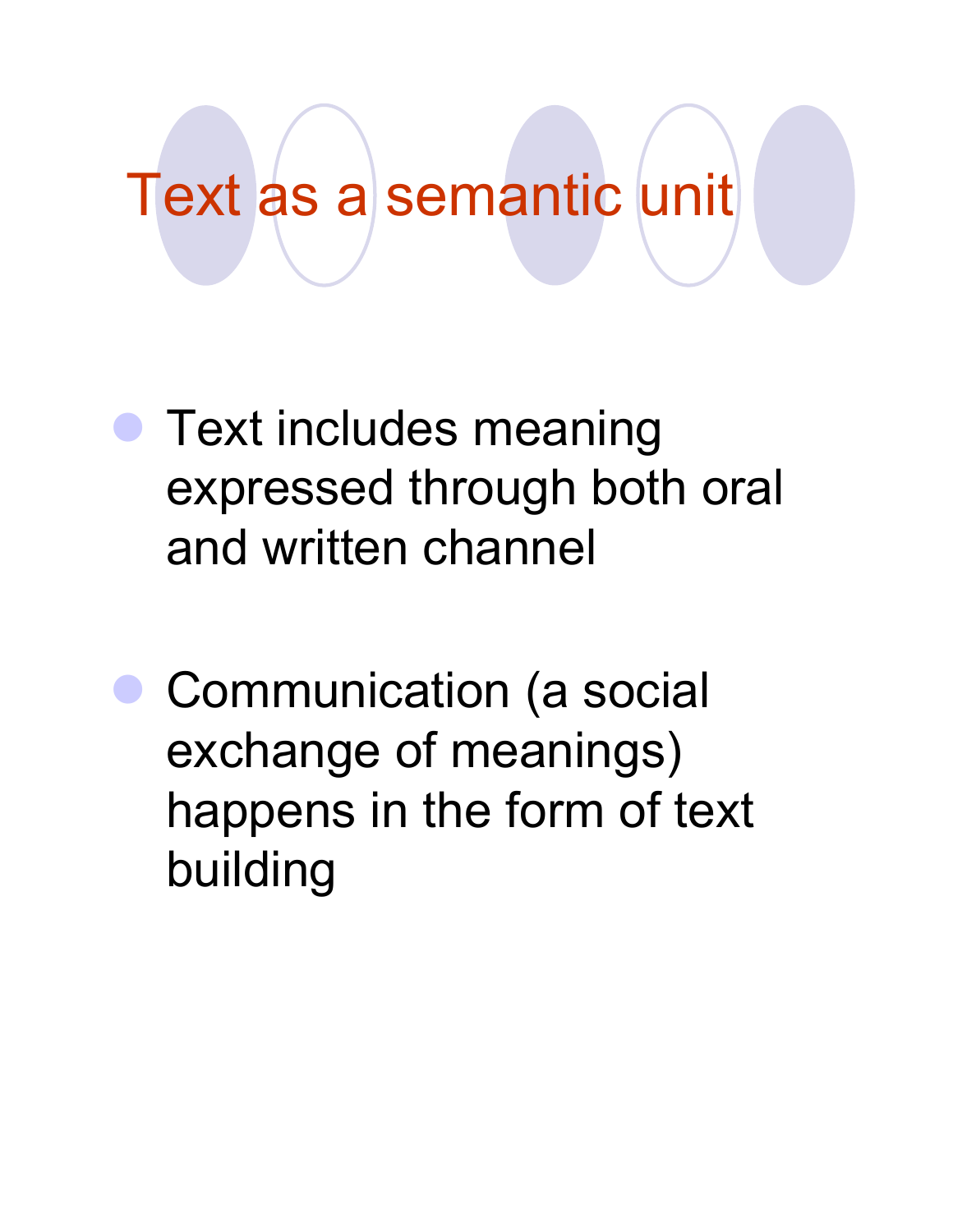# Language Stratification Model

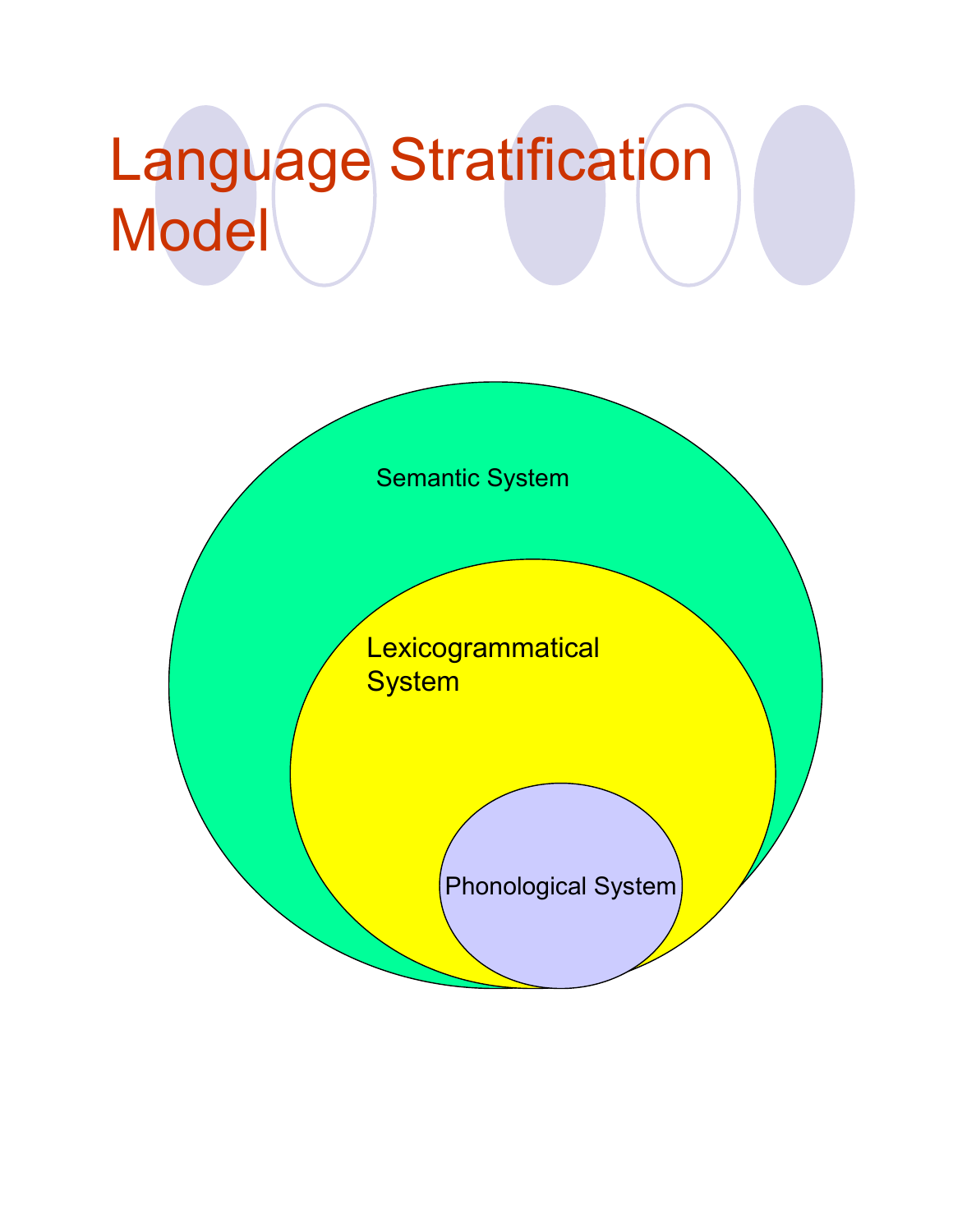# Model of Meaning Nuances

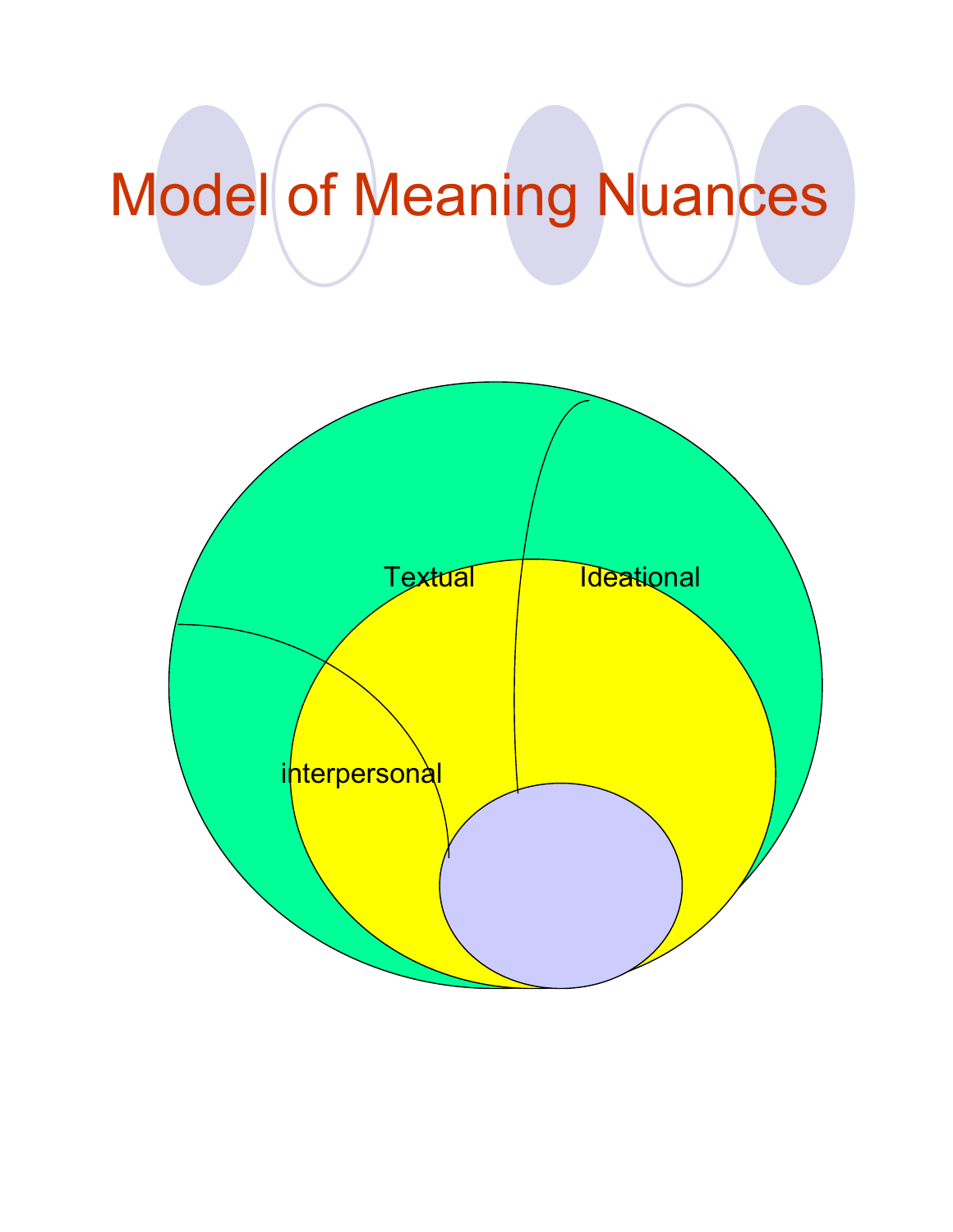Functions of a language with respect to Nuances of Meaning

- - Ideational function is a language function to construct or express ideas
- - Interpersonal function is a function of a language to build a social interaction with other people
- **Textual function is a function** related to how a text is organized and the implication of a certain organization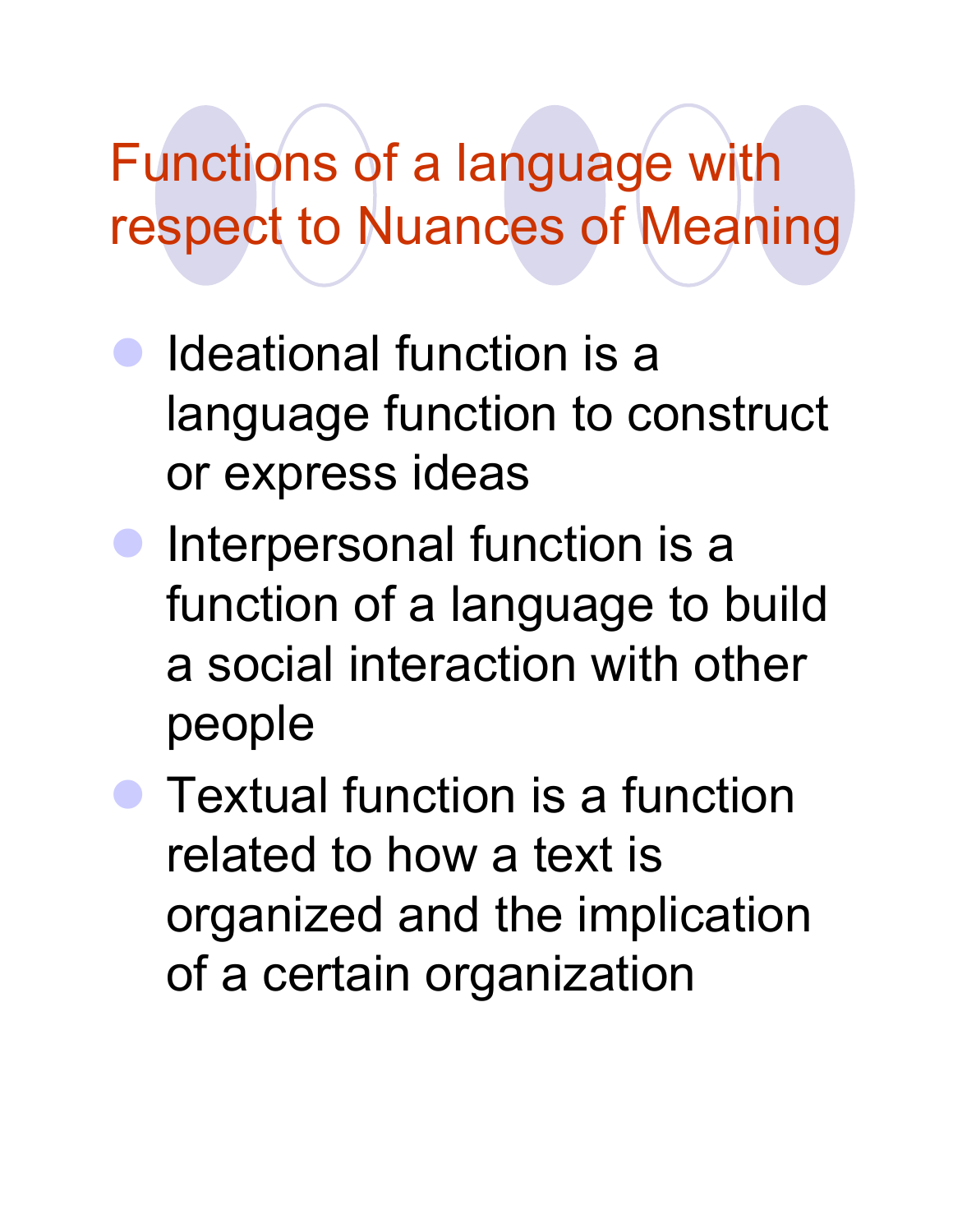## **Discourse**

- Discourse can only be build based on the followings:
	- 1. context
	- 2. the structure of the text
	- 3. the language used in the text
- - A good understanding of a context is also supported by good understanding about:
	- 1. cohesive and coherence
	- 2. the purpose of the communication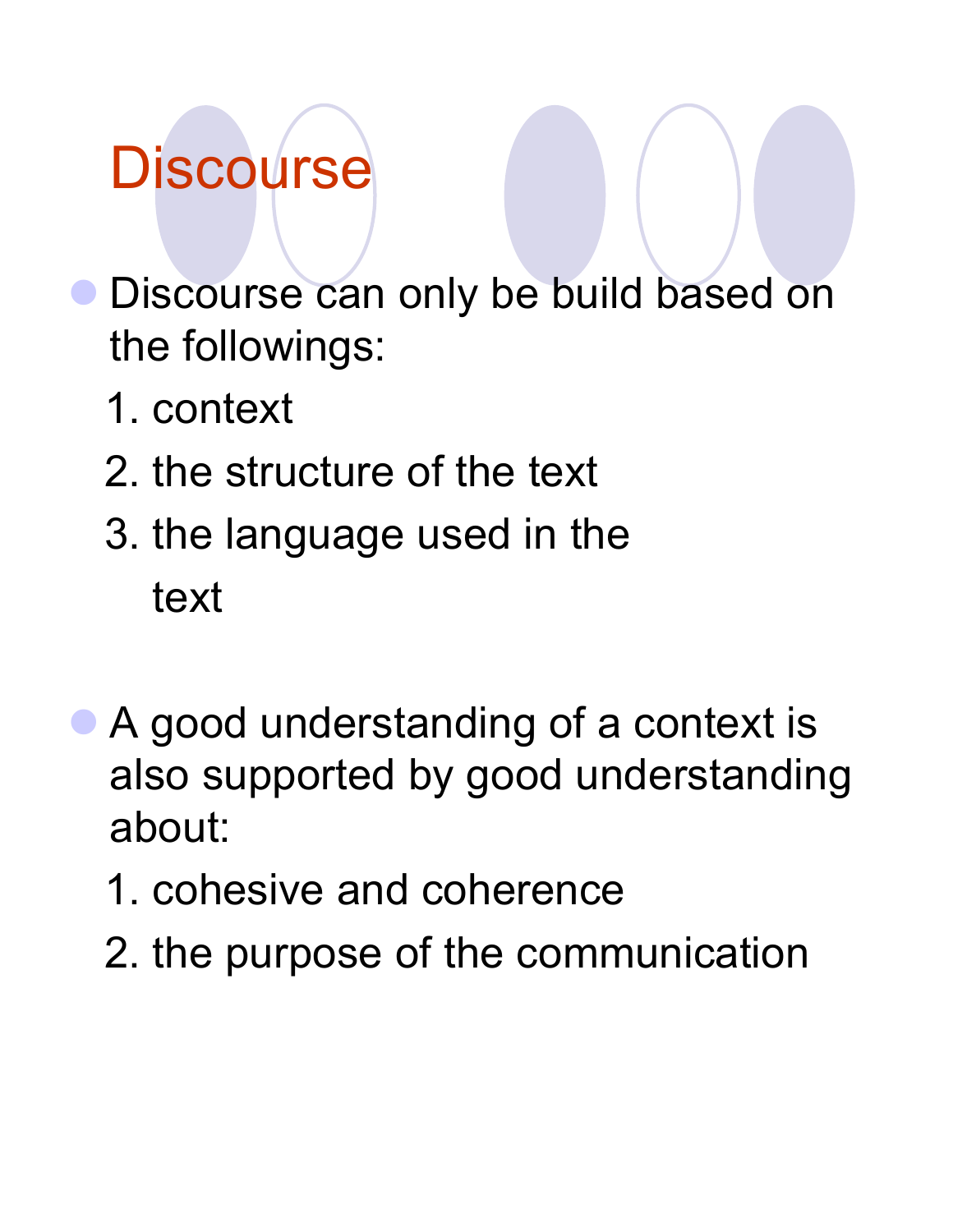# Spoken and Written Modes

| Linguistic implication of modes                      |                                              |  |
|------------------------------------------------------|----------------------------------------------|--|
| Spoken                                               | Written                                      |  |
| Turn taking<br>organization                          | <b>Monologic</b><br>Organization             |  |
| Context dependent                                    | Context independent                          |  |
| Dynamic structure                                    | <b>Synoptic structure</b>                    |  |
| Spontaneity<br>phenomena                             | <b>Final draft</b>                           |  |
| Everyday lexis                                       | <b>Prsetige lexis</b>                        |  |
| Non-standard<br>grammar                              | <b>IStandard grammar</b>                     |  |
| Grammatical<br>complexity<br><b>Lexically sprace</b> | Grammatical<br>simplicity<br>Lexically dense |  |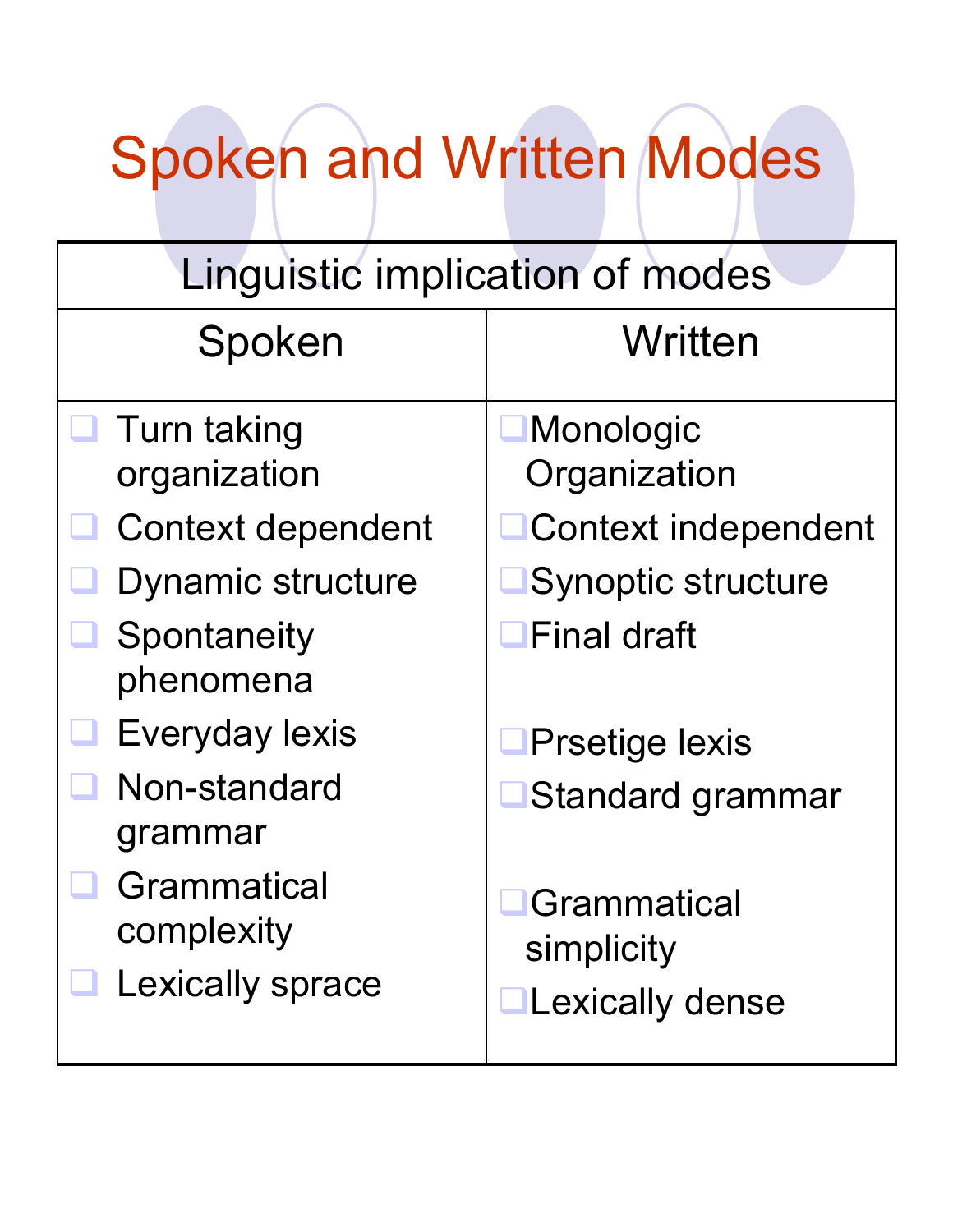## Literacy and Life skills

- **C** Literacy is the use of socially, historically, and culturallysituated practices of creating and interpreting meaning through texts (Kern, 2000)
- **•** Literacy involves interpretation, collaboration, convention, cultural knowledge, problem solving, reflection, and language use.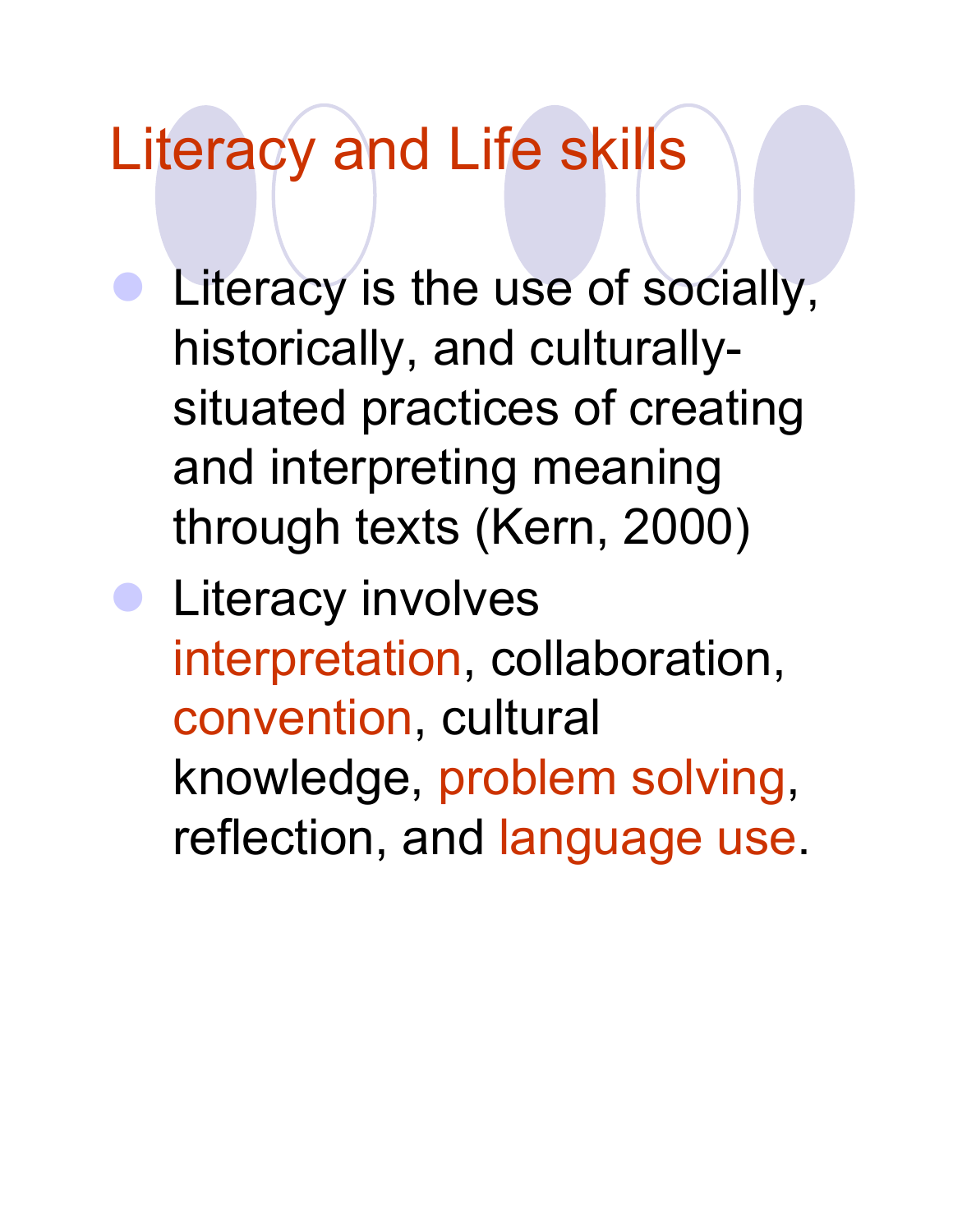# Language use dimensions

| <b>Structural</b>                                                          | <b>Communicative</b>                                                           | <b>Literacy</b>                                                                                                                    |
|----------------------------------------------------------------------------|--------------------------------------------------------------------------------|------------------------------------------------------------------------------------------------------------------------------------|
| Knowing                                                                    | Doing                                                                          | Doing and<br>reflecting on<br>doing in terms<br>of knowing                                                                         |
| Usage                                                                      | <b>IUse</b>                                                                    | Usage/use<br>relation                                                                                                              |
| Language<br>forms<br>Achievement in<br>the form of<br>knowledge<br>display | Language<br>function<br>$\blacksquare$ Functional<br>ability to<br>communicate | <b>IForm-function</b><br>relation<br><b>Communicative</b><br>appropriateness<br>informed by<br>meta-<br>communicative<br>awareness |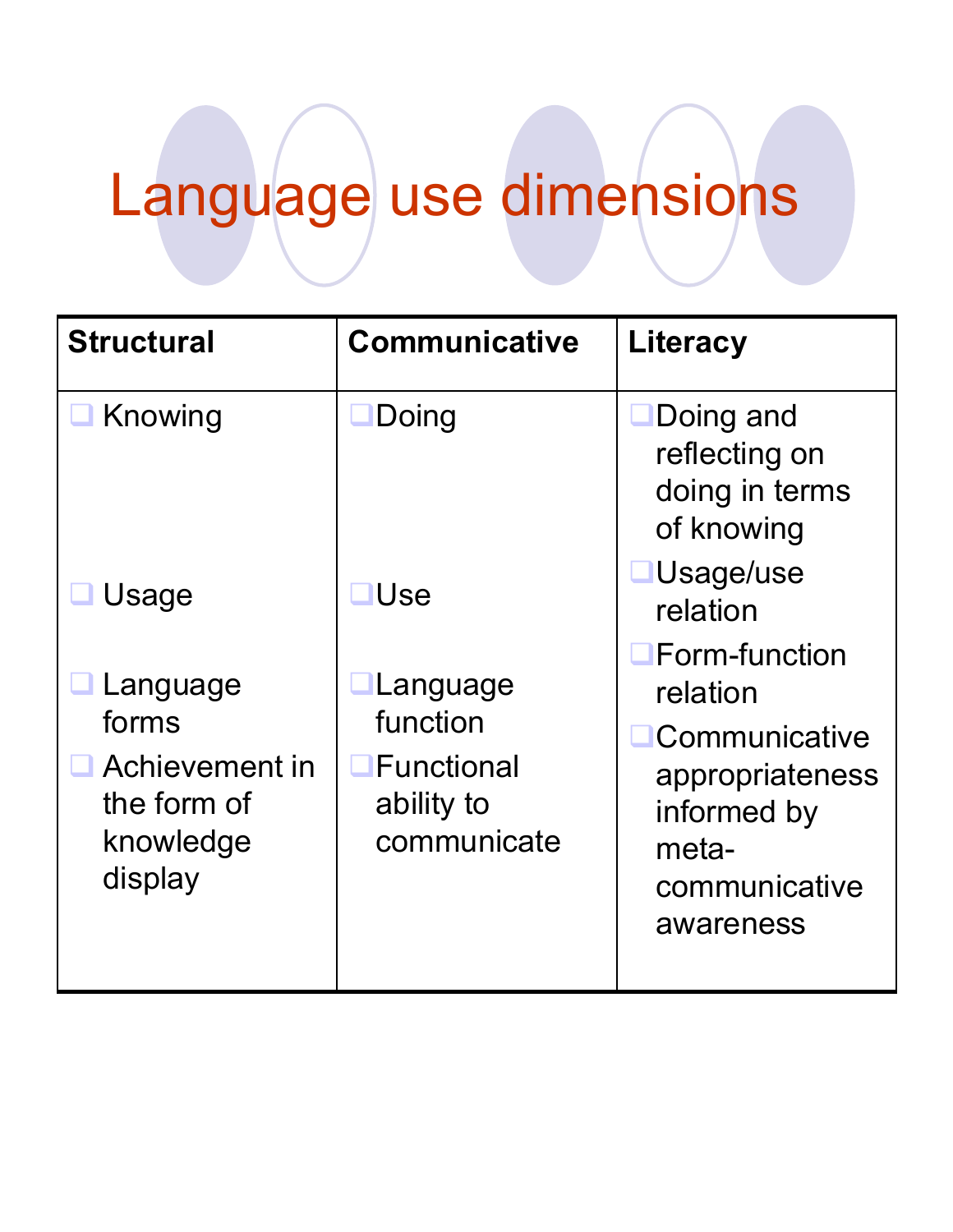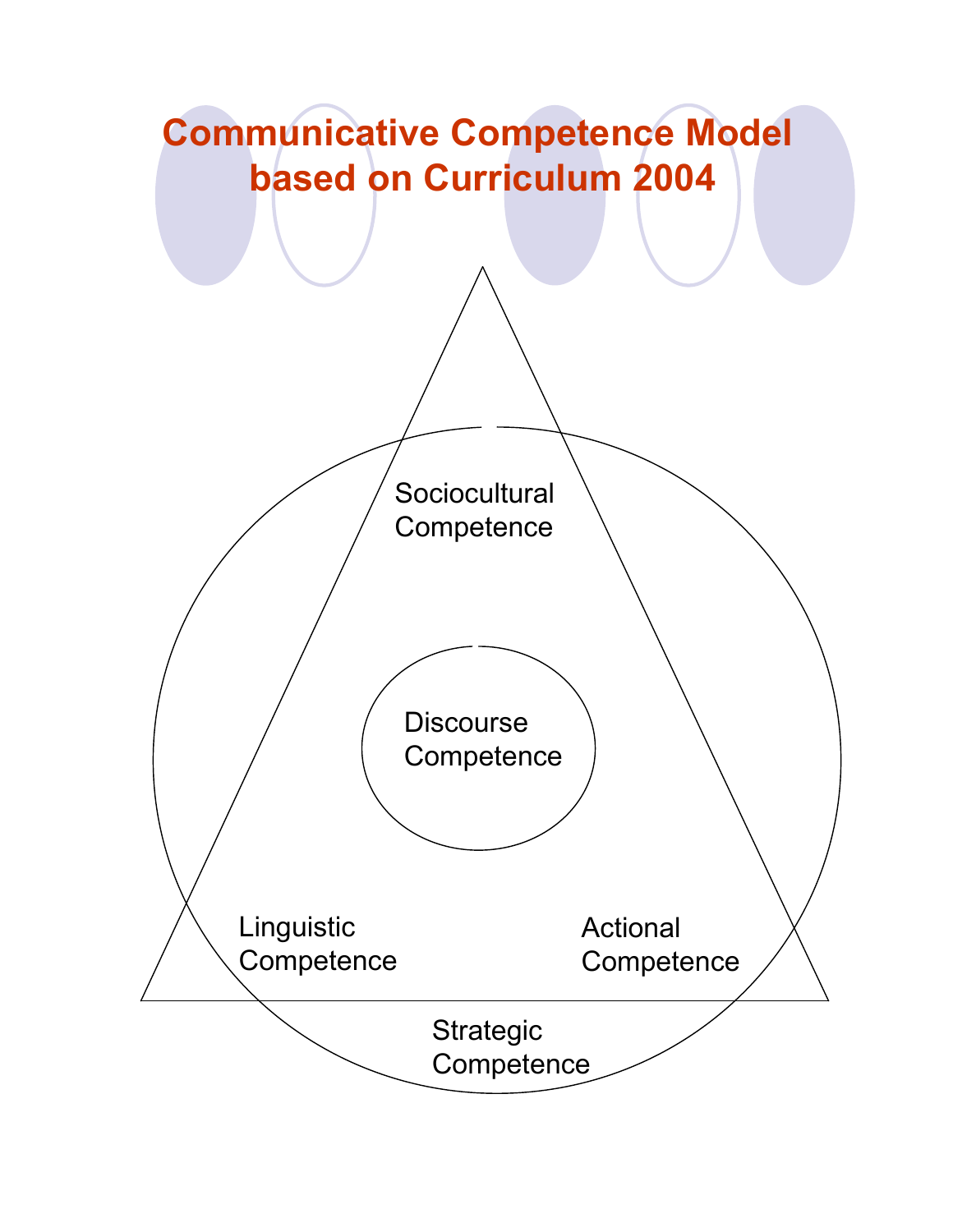#### Psychological Consideration

**• The implementation of Competence-based** Curriculum also take the following three psychological considerations:

#### Piaget's

Children are active learners. Through the interaction with the environment, children manage to solve problems. The first linguistic aspect to develop, in the children development, is action. From this action, there happens the assimilation process in which there is no changes, and accommodation in which there are changes in the children to adapt with the environment.

At the beginning both assimilation and accommodation (later on restructuring in language learning) is a behavioral development, but later on it also involves thinking process.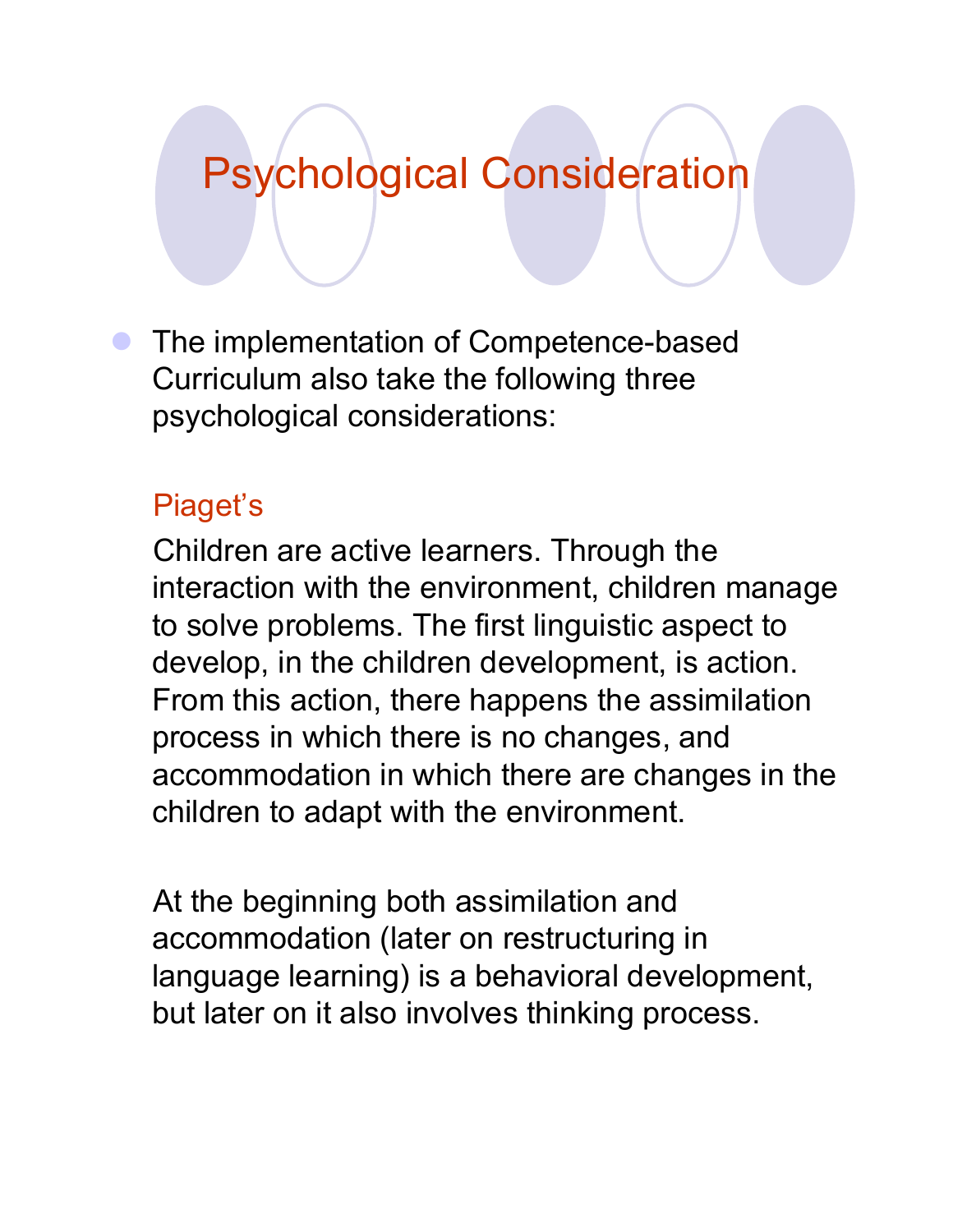### Vygotsky's socio-cultural theory

- **Children are often get involved in self** talking or private speech in trying to organize information and use signs.
- **Learning happens in social context.** Children are active learners in social environment which is very influential to their development.
- **Vygotsky's Zone of Proximal** Development says that children will learn more with the assistance of adults compared to when they learn by themselves.
- ZPD offers new perspective about intelligence which says that intelligence is measured based on what children can do with proper help of other people.
- **Internalization is a process of children** development from being dependent on other people to more independent being.